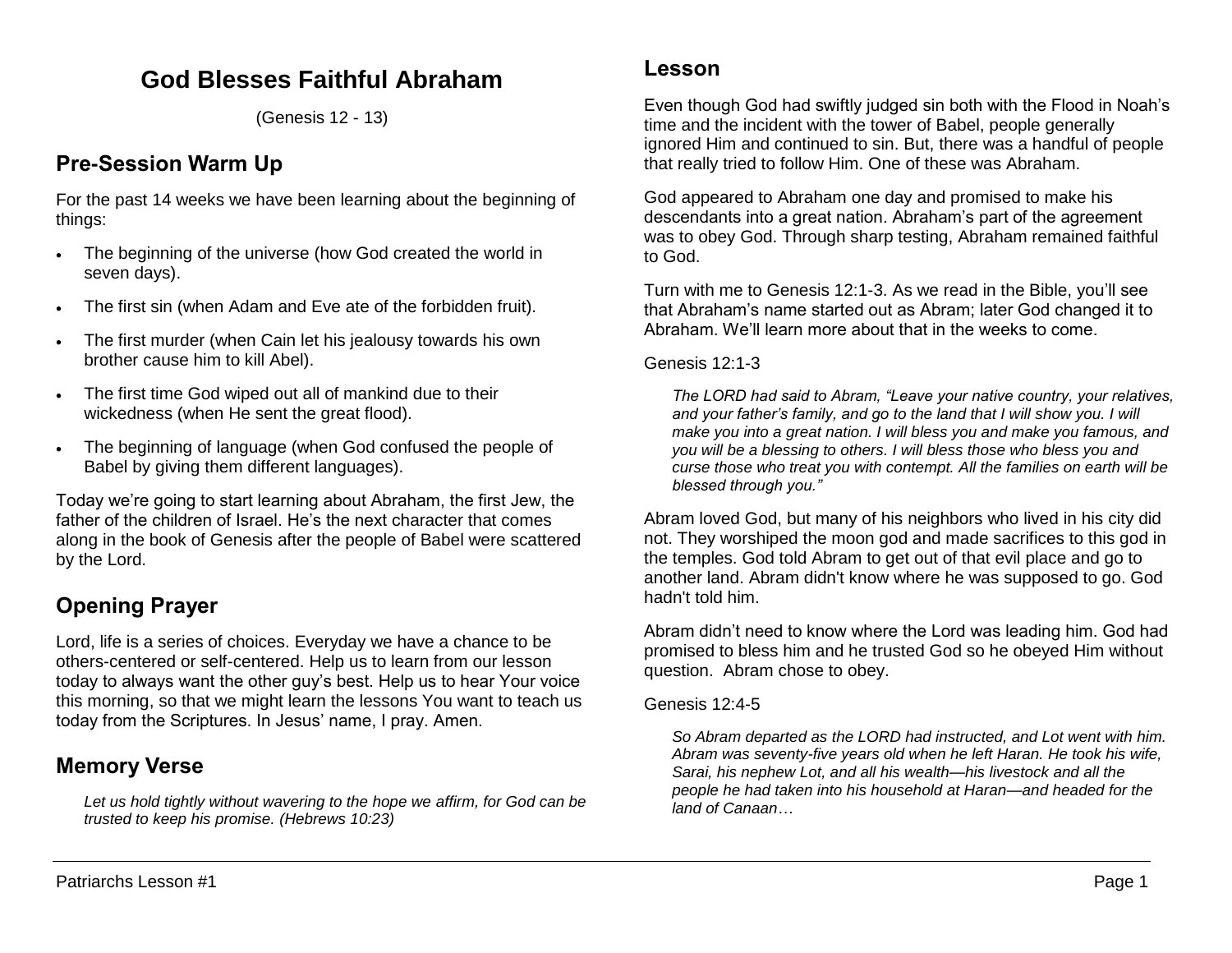Both Abram and Lot were very wealthy. They had lots of sheep and cattle and many servants.

#### Genesis 12:7

*Then the LORD appeared to Abram and said, "I will give this land to your descendants." And Abram built an altar there and dedicated it to the LORD, who had appeared to him.*

At this point Abram and his wife Sarai had not been able to have children. So to hear God's promise that this land was to go to their descendants must have been thrilling, especially at the age of 75!

Genesis 13:2 and 5

*(Abram was very rich in livestock, silver, and gold.)*

Lot, who was traveling with Abram, had also become very wealthy with *flocks of sheep and goats, herds of cattle, and many tents.*

#### Genesis 13:6-7

*But the land could not support both Abram and Lot with all their flocks and herds living so close together. So disputes broke out between the herdsmen of Abram and Lot. (At that time Canaanites and Perizzites were also living in the land.)*

There were too many animals and not enough pasture. So fights broke out between the herdsmen of Abram and Lot.

#### Genesis 13:8

*Finally Abram said to Lot, "Let's not allow this conflict to come between us or our herdsmen. After all, we are close relatives!*

Abram didn't want to fight with his nephew.

#### Genesis 13:9

*The whole countryside is open to you. Take your choice of any section of the land you want, and we will separate. If you want the land to the left, then I'll take the land on the right. If you prefer the land on the right, then I'll go to the left."*

Abram was very kind to let his nephew, Lot, choose first. God had helped Abram to not be selfish. Abram didn't have to give his nephew first choice. He was older and had every right to choose first. Abram was willing to take the risk that Lot would choose the best for himself just to solve the dispute between them. Do you ever let others have the first choice, even if that means not getting what you want? We need to put the desire for peace above personal desires. We need to be love-centered, not self-centered.

What land did Lot choose?

Genesis 13:10-11

Lot took a long look at the fertile plains of the Jordan Valley in the *direction of Zoar. The whole area was well watered everywhere, like the garden of the LORD or the beautiful land of Egypt. (This was before the LORD destroyed Sodom and Gomorrah.) Lot chose for himself the whole Jordan Valley to the east of them. He went there with his flocks and servants and parted company with his uncle Abram.* 

Lot took the best land for himself! He took the land on the east side that was beautiful countryside with lots of water and green grass for his sheep. But, Lot had made a mistake. He was greedy. He only wanted the best for himself without thinking about his uncle Abram's needs or what was fair.

Life is a series of choices. We, too, can choose the best while ignoring the needs and feelings of others. But this leads to problems for us, just as it did for Lot.

#### Genesis 13:12-13

*So Abram settled in the land of Canaan, and Lot moved his tents to a place near Sodom and settled among the cities of the plain. But the people of this area were extremely wicked and constantly sinned against the LORD.*

Later on in Chapter 19 we learn that God sent fire from heaven to destroy the cities of Sodom and Gomorrah because of the people's extreme wickedness. Although Lot's life was spared, he lost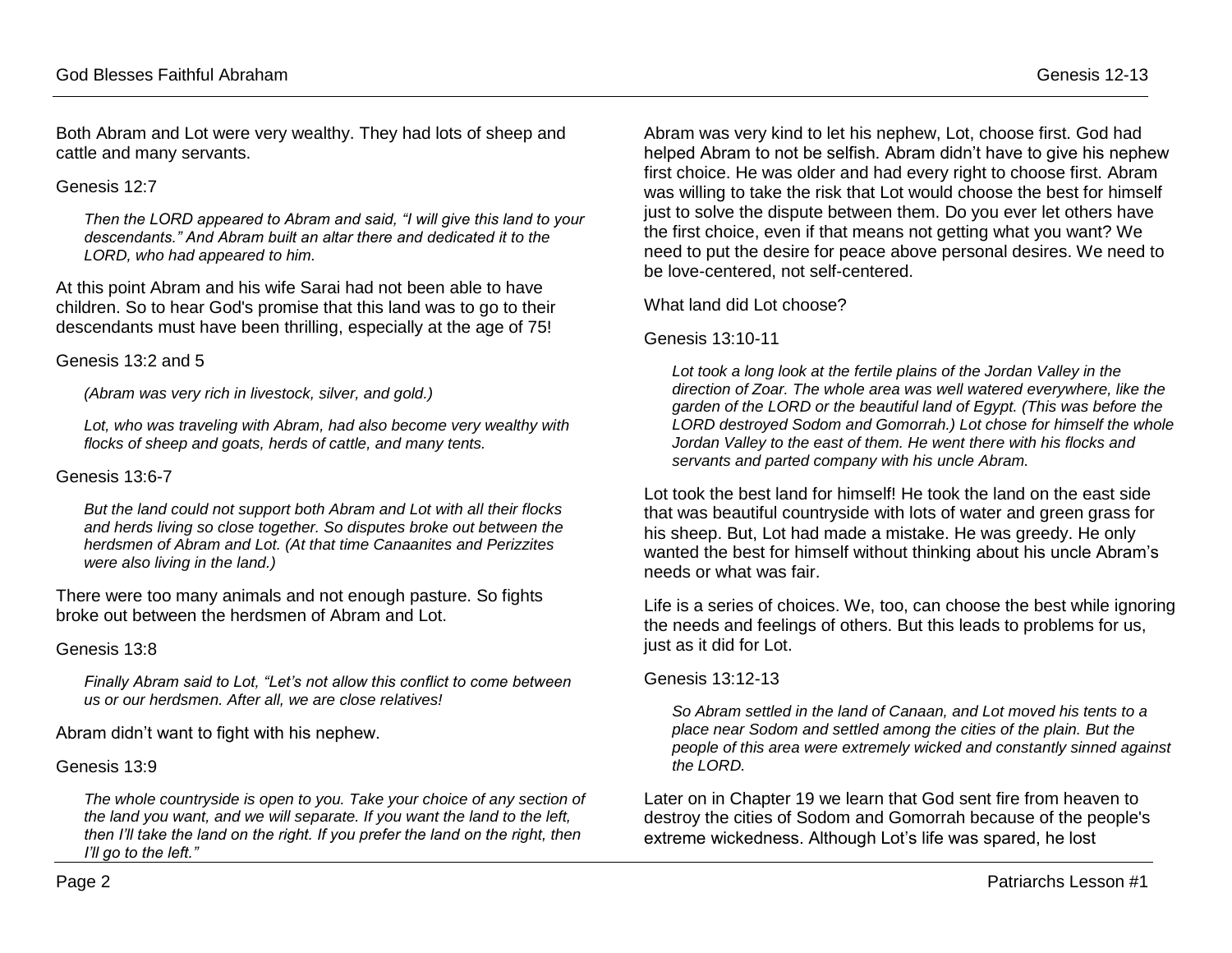everything--his wife, his home, and all his possessions. But God blessed Abram for being faithful to Him...

Genesis 13:14-17

*After Lot had gone, the LORD said to Abram, "Look as far as you can see in every direction—north and south, east and west. I am giving all this land, as far as you can see, to you and your descendants as a permanent possession. And I will give you so many descendants that, like the dust of the earth, they cannot be counted! Go and walk through the land in every direction, for I am giving it to you."*

Abram was willing to leave his country and family and friends to go to a place he wasn't even sure where. But he trusted God. God blessed Abram's obedience and promised to give him a great nation and many descendants. If we trust and obey God we won't miss out on His great plan for our lives.

## **CLOSING PRAYER**

Father, we don't want to miss out on Your great plan for our lives. Please help us to trust You and obey You always. And help us also not to be selfish, Lord. Help us to be peacemakers and to want to put other people first. In Jesus' name, I pray. Amen.

# **LEARNING ACTIVITIES**

## **CRAFT CORNER**

The Promise Tree activity sheet or a craft with promises as the theme (i.e., create a Promise Box to put the memory verses in each week. Decorate with sequins and stickers, etc.).

## **GAME CENTER**

Use the following review questions in a game of your choice:

#### *Review Questions:*

- 1. What did God promise Abraham? (That he would make his descendants into a great nation)
- 2. Where did God tell Abraham to go? (*He didn't know*)
- 3. Would you pack up and leave your home, your country, your family and friends to go someplace that you didn't know where it was? What if God told you to go?
- 4. Why did fights break out between the herdsmen of Abraham and Lot? (*There were too many animals and not enough pasture*.)
- 5. How did Abraham settle the dispute between him and Lot? (He suggested that they split up and he let Lot choose where he wanted to settle first.)
- 6. Where did Lot choose to settle? (He took the best land for himself; near Sodom and Gomorrah.)
- 7. How would you describe Lot's attitude? (*He was selfish and greedy*.)
- 8. Why might it have been hard for Abram to let Lot choose first? (He wasn't sure where he'd end up. He didn't know when God's promises would come true.)
- 9. How should we handle it if you and somebody else are fighting over something? (*We need to be love-centered; not selfcentered.*)
- 10. Why was it a big mistake for Lot to move into Sodom and Gomorrah? (God sent fire from heaven to destroy the cities because of the people's wickedness. He lost everything.)
- 11. What should we do to be sure we don't miss out on God's great plan for our lives? (*Trust and obey*)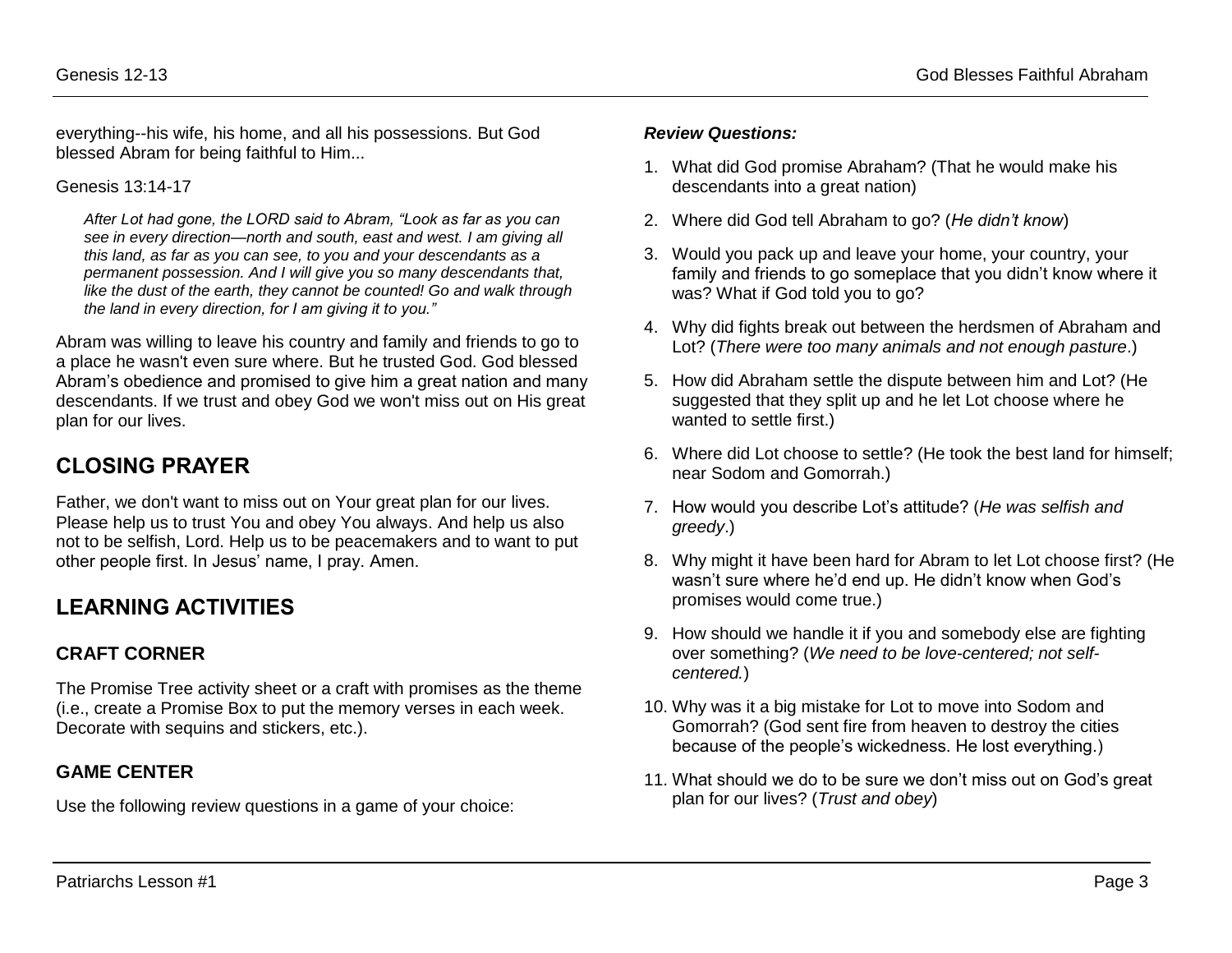- 12. What are some things Abram did that showed he trusted God to keep His promises? (Left his home and moved to a new land. Let Lot choose land first.)
- 13. What are some ways we can show that we trust God today?